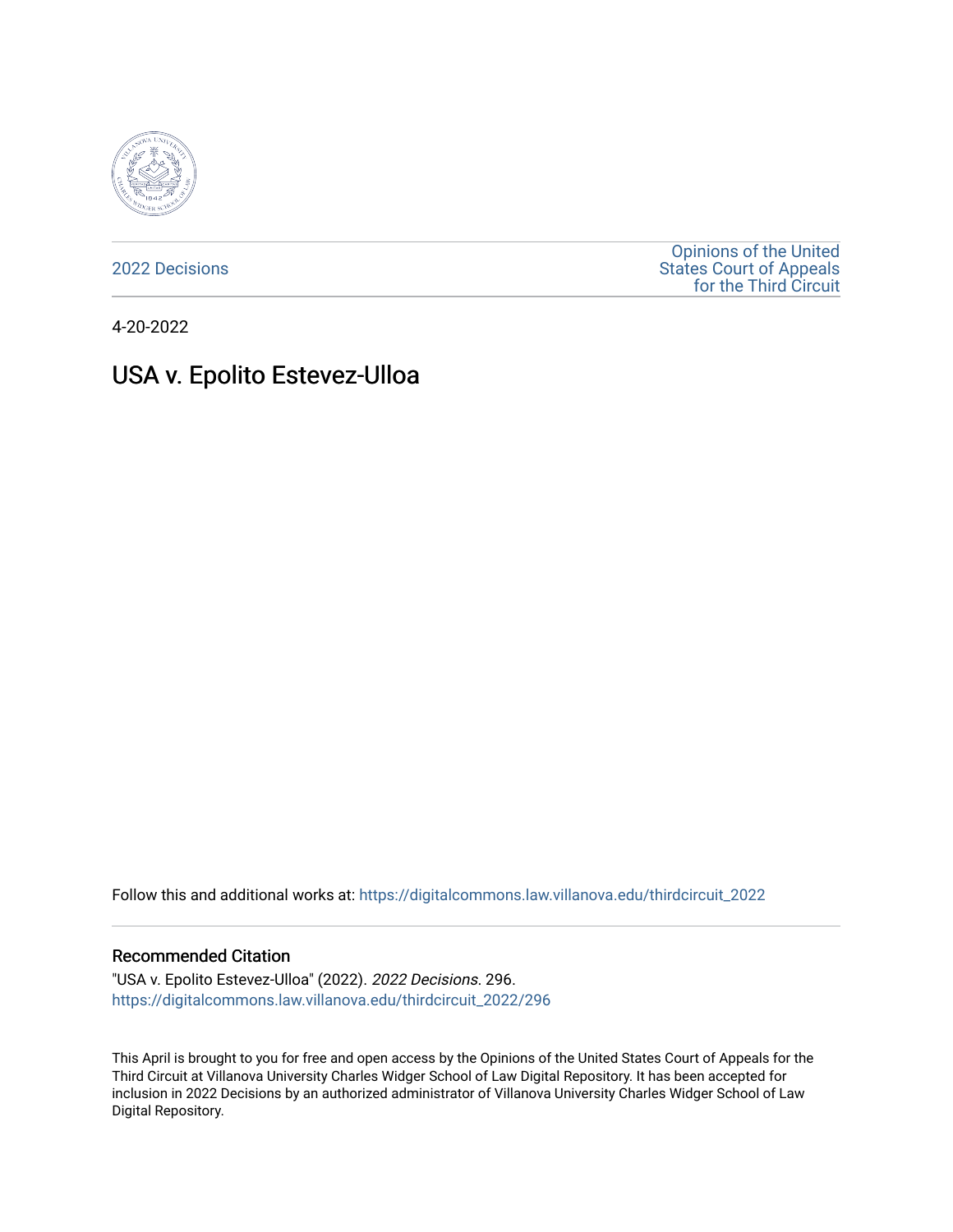# **NON-PRECEDENTIAL**

# UNITED STATES COURT OF APPEALS FOR THE THIRD CIRCUIT

\_\_\_\_\_\_\_\_\_\_\_\_\_

No. 21-2432 \_\_\_\_\_\_\_\_\_\_\_\_\_

#### UNITED STATES OF AMERICA

v.

EPOLITO ESTEVEZ-ULLOA, a/k/a Polito Esteves, a/k/a Cesar Santiago, a/k/a Victor R. Martinez, Appellant

\_\_\_\_\_\_\_\_\_\_\_\_\_\_\_\_

On Appeal from the United States District Court for the Eastern District of Pennsylvania (D.C. No. 2:18-cr-00126-001) District Judge: Honorable Paul S. Diamond

Submitted Pursuant to Third Circuit L.A.R. 34.1(a) April 5, 2022

\_\_\_\_\_\_\_\_\_\_\_\_\_\_\_\_

\_\_\_\_\_\_\_\_\_\_\_\_\_\_\_\_

Before: CHAGARES, *Chief Judge*, SHWARTZ, *Circuit Judge*, and PRATTER, *District Judge*\*

(Opinion filed: April 20, 2022)

<sup>\*</sup> Honorable Gene E.K. Pratter, United States District Judge for the Eastern District of Pennsylvania, sitting by designation.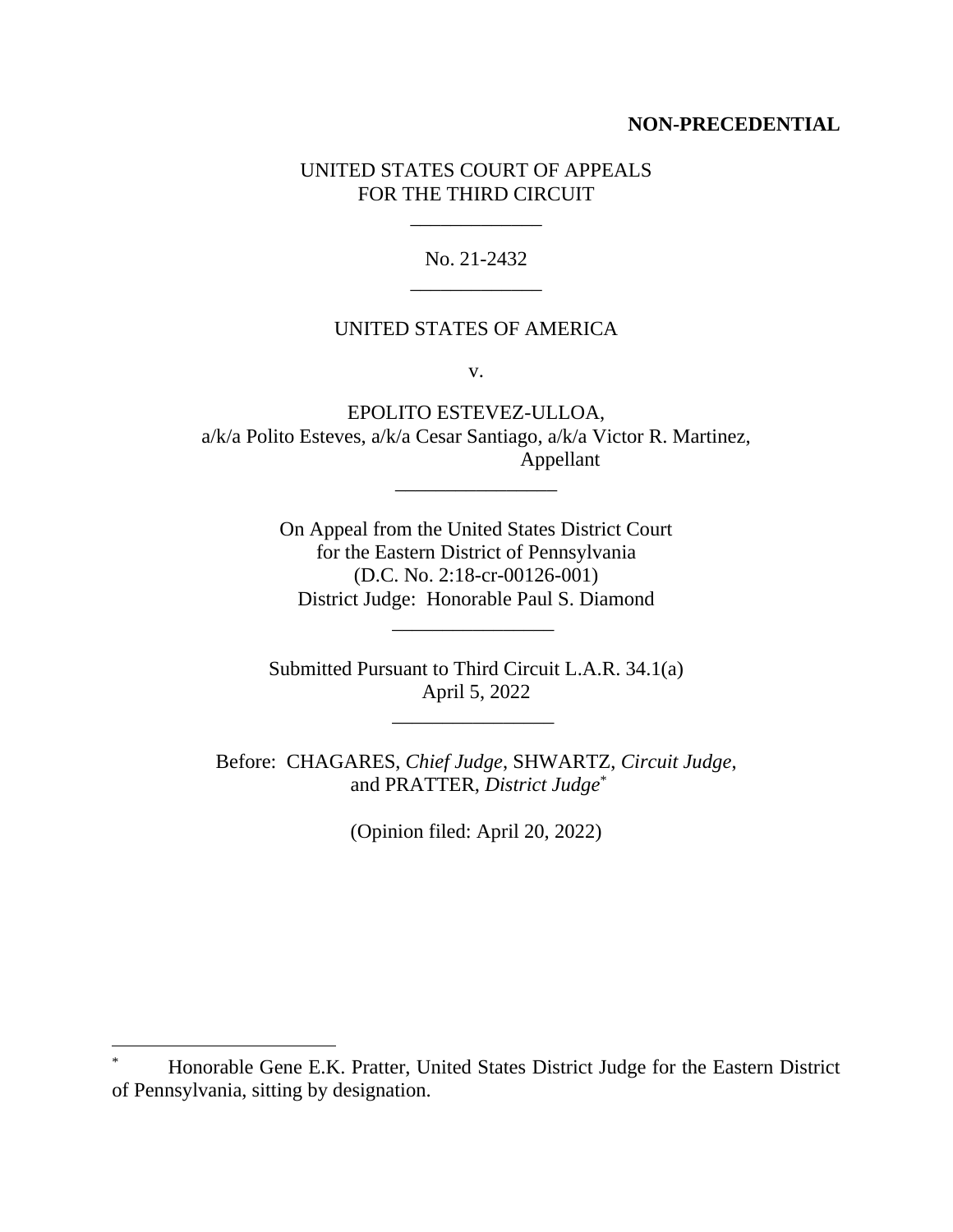# OPINION\*\* \_\_\_\_\_\_\_\_\_\_\_\_

\_\_\_\_\_\_\_\_\_\_\_\_

# PRATTER, *District Judge*.

Prisoner Epolito Estevez-Ulloa moved for compassionate release, claiming that he should be released from prison early because otherwise he might catch COVID-19 and become seriously ill. Yet Mr. Estevez-Ulloa had refused the COVID-19 vaccine. Finding that Mr. Estevez-Ulloa failed to take available steps to protect himself from COVID-19, the District Court denied his motion for compassionate release. We will affirm that denial.

# **I. BACKGROUND**

Mr. Estevez-Ulloa was convicted of illegal reentry to the United States and sentenced to six-years' imprisonment. 18 U.S.C. § 1326(a), (b)(2). Having served just over half his imposed sentence, Mr. Estevez-Ulloa filed a *pro se* motion for compassionate release. Mr. Estevez-Ulloa suffers from hypertension, in-remission hepatitis C, poor circulation, obesity, prediabetes, an enlarged prostate, varicose veins, and a Vitamin D deficiency. He receives medication, and his conditions are all under control. Given his health and current prison conditions, Mr. Estevez-Ulloa asserted that he was at a high risk of catching COVID-19 and becoming seriously ill. Despite his concerns, Mr. Estevez-Ulloa had turned down the Pfizer vaccine several months prior. Based on Mr. Estevez-

This disposition is not an opinion of the full Court and pursuant to I.O.P. 5.7 does not constitute binding precedent.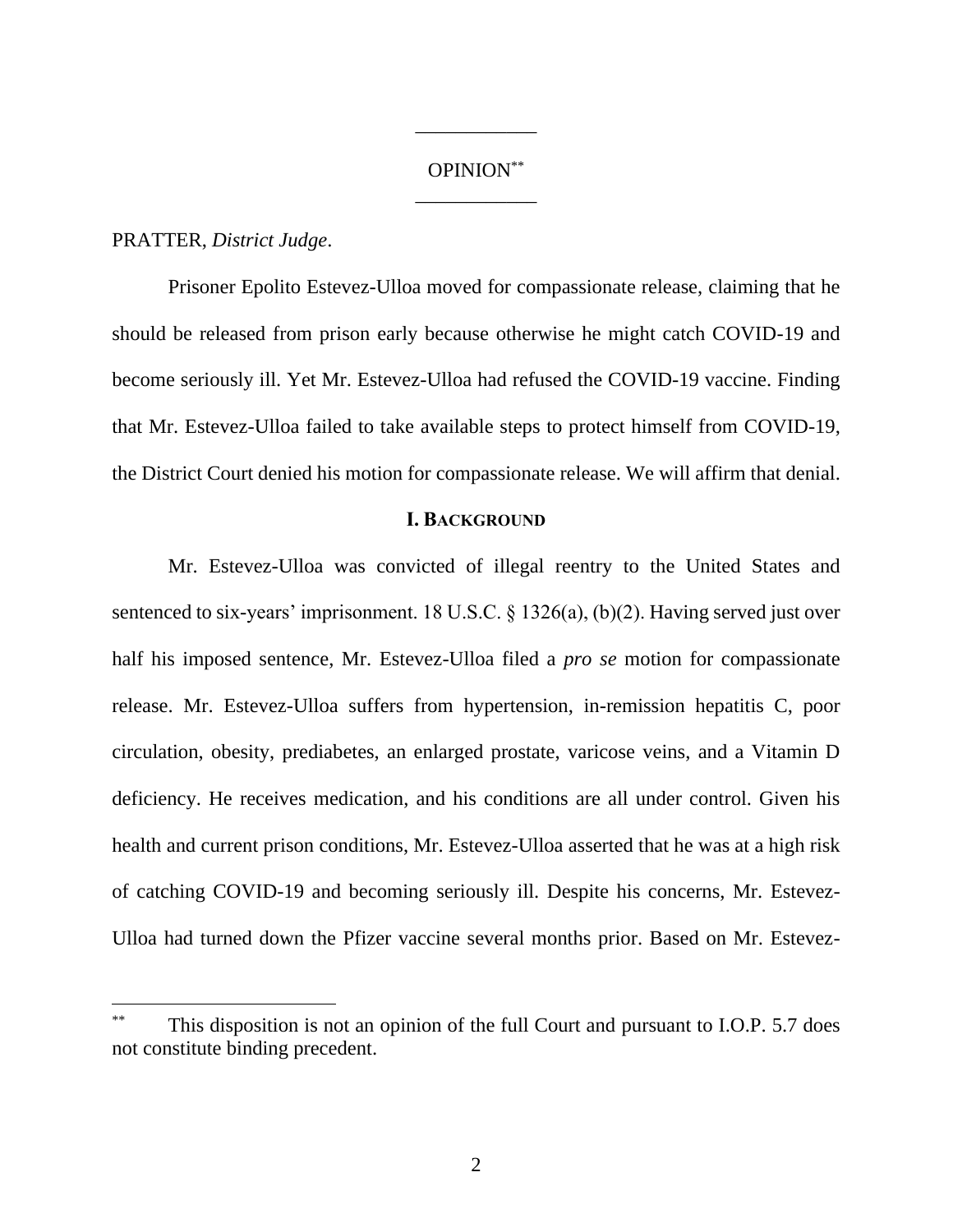Ulloa's refusal to be vaccinated, the District Court denied his motion for compassionate release. Mr. Estevez-Ulloa now appeals.

## **II. ANALYSIS**

We have jurisdiction to review the District Court's decision to deny compassionate relief. 28 U.S.C. § 1291. We review for abuse of discretion, meaning that we will not overturn the decision absent "a definite and firm conviction that [the District Court] committed a clear error of judgment." *United States v. Pawlowski*, 967 F.3d 327, 330 (3d Cir. 2020) (internal quotation marks omitted).

Though a sentence typically may not be modified once imposed, a court may reduce a federal inmate's term of imprisonment for "extraordinary and compelling reasons," including the prisoner's health. 18 U.S.C.  $\S$  3582(c)(1)(A)(i). For the prisoner's health to count as an extraordinary and compelling reason, his health must be so "[b]eyond what is usual, customary, regular, or common" that the court is "oblige[d]" or "force[d]" to reduce the sentence. *Extraordinary* (def. 1), *Black's Law Dictionary* (11th ed. 2019); *Compel* (def. 1), in *Oxford English Dictionary* (2d ed. 1989). As the Sentencing Commission has explained, this is a high bar: the prisoner must have "a serious physical or medical condition ... from which he ... is not expected to recover" "that substantially diminishes [his] ability" to care for himself in prison. U.S.S.G. § 1B1.13 cmt. n.1(A)(ii).<sup>1</sup> The prisoner bears the burden of proving that the risk to his health constitutes an extraordinary and compelling

<sup>1</sup> Though the Sentencing Commission's interpretation is "not binding on prisonerinitiated motions" for compassionate release, it is a highly persuasive reading that "sheds light on the meaning of extraordinary and compelling reasons." *United States v. Andrews*, 12 F.4th 255, 260 (3d Cir. 2021).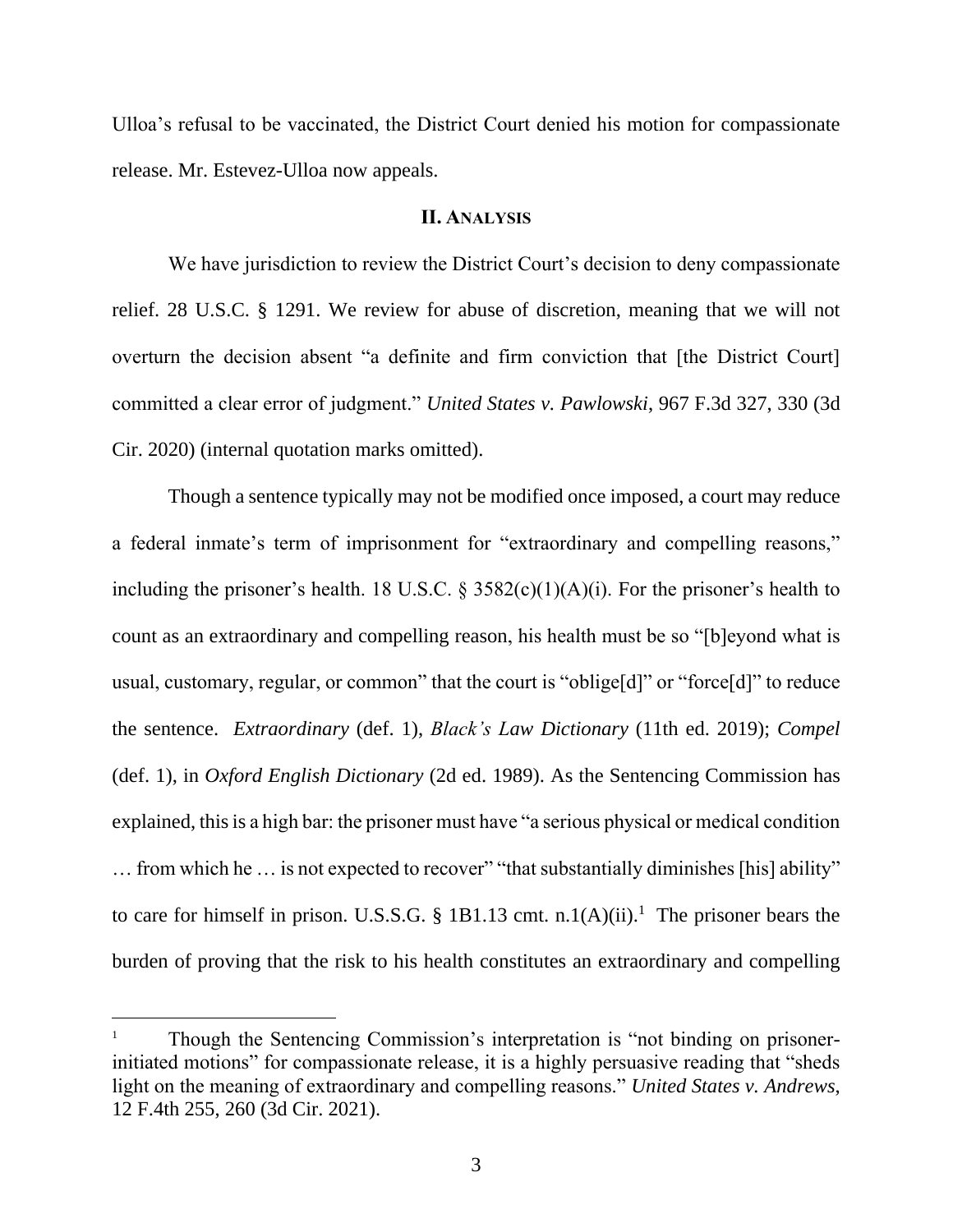circumstance. *United States v. Barbee*, 25 F.4th 531, 532 (7th Cir. 2022). "The mere existence of [a disease like] COVID-19 in society and the possibility that it may spread to a particular prison alone cannot independently justify release." *United States v. Raia*, 954 F.3d 594, 597 (3d Cir. 2020).

In considering Mr. Estevez-Ulloa's motion for compassionate release, the District Court noted his health conditions and found that two of those conditions—obesity and hypertension—put him at increased risk for severe illness from COVID-19. But, the District Court explained, Mr. Estevez-Ulloa had refused the vaccine, which "belie[d] his purported health concerns." App. 3. Based on that refusal, the District Court found that Mr. Estevez-Ulloa's health did not count as extraordinary and compelling and so denied his motion for compassionate release.

This finding was not an abuse of discretion. Mr. Estevez-Ulloa faults the District Court for considering his refusal of the vaccine, asserting that his vaccination status "has no bearing" on whether he is "uniquely susceptible" to severe illness from COVID-19. Appellant's Br. 5–6.<sup>2</sup> To the contrary, vaccination status is *directly relevant* to an inmate's health risk. The COVID-19 vaccines, including the Pfizer vaccine offered to Mr. Estevez-

<sup>&</sup>lt;sup>2</sup> Shortly after filing his appeal but before submitting his brief, Mr. Estevez-Ulloa received two doses of the Pfizer vaccine. He did not mention his new vaccination status in his brief, nor does he argue that his now being vaccinated warrants a remand for the District Court to reconsider its ruling in light of his changed circumstances. Instead, he asserts that the District Court should not have considered his vaccination status at all in ruling on his motion for compassionate release.